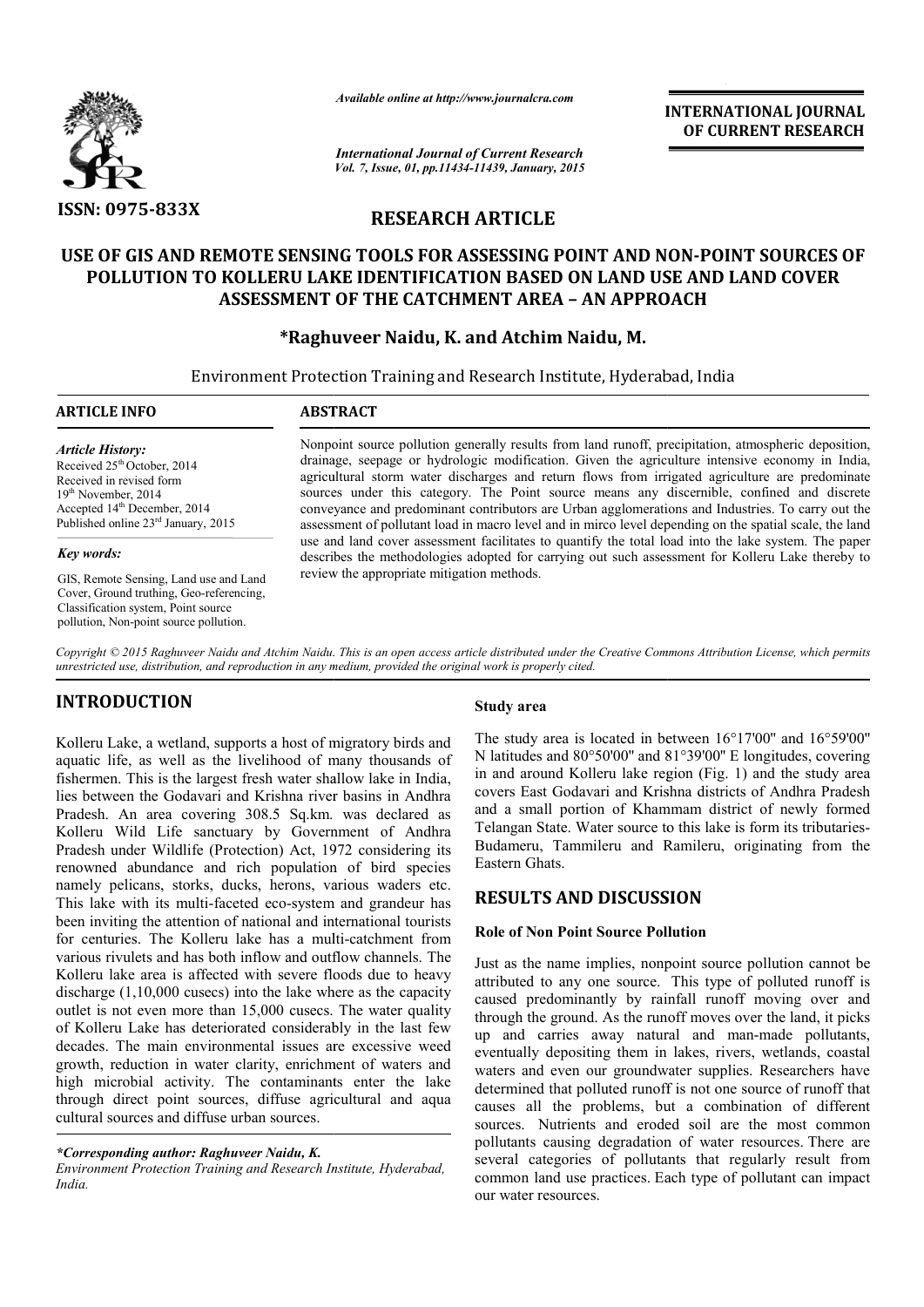

## **Fig.1. Location Map of the Study Area**

**Table 1. Classes of non-point source pollution**

**(Source: International Joint Commission, 1974, and other sources)**

| Activities                        | Pollution sources                                                                                                         | Pollutants                                                                        |  |  |  |
|-----------------------------------|---------------------------------------------------------------------------------------------------------------------------|-----------------------------------------------------------------------------------|--|--|--|
| Agriculture activities -          | Runoff from all categories of agriculture leading to surface and                                                          | Phosphorus.<br>metals.<br>pathogens.<br>nitrogen,                                 |  |  |  |
| Irrigation Cultivation, Pastures, | groundwater pollution.                                                                                                    | sediment, pesticides, salt, BOD1, trace elements                                  |  |  |  |
| Agriculture Plantations, Dairy    | Growth of aquaculture is becoming a major polluting activity in                                                           | $(e.g.$ selenium).                                                                |  |  |  |
| farming, Orchards, Aquaculture    | many States.                                                                                                              |                                                                                   |  |  |  |
|                                   | Irrigation return flows carry salts, nutrients and pesticides. Tile                                                       |                                                                                   |  |  |  |
|                                   | drainage rapidly carries leachates such as nitrogen to surface waters.                                                    |                                                                                   |  |  |  |
| Forestry                          | Increased runoff from disturbed land. Most damaging is forest                                                             | Sediment, pesticides.                                                             |  |  |  |
| Liquid waste disposal             | clearing for urbanization and mono culture plantations.<br>Disposal of liquid wastes from municipal wastewater effluents, | Pathogens, metals, organic compounds.                                             |  |  |  |
|                                   | sewage sludge, industrial effluents and sludges, wastewater from                                                          |                                                                                   |  |  |  |
|                                   | home septic systems; especially disposal on agricultural land, and                                                        |                                                                                   |  |  |  |
|                                   | legal or illegal dumping in watercourses.                                                                                 |                                                                                   |  |  |  |
| Residential<br>Commercial         | Urban runoff from roofs, streets, parking lots, etc. leading to                                                           | Fertilizers, greases and oils, faecal matter and                                  |  |  |  |
| Industrial                        | overloading of sewage plants from combined sewers, or polluted                                                            | pathogens, organic contaminants (e.g. PAHs2)                                      |  |  |  |
|                                   | runoff routed directly to receiving waters; local industries and                                                          | and PCBs3), heavy metals, pesticides, nutrients,                                  |  |  |  |
|                                   | businesses may discharge wastes to street gutters and storm drains;                                                       | sediment, salts, BOD, COD4, etc.                                                  |  |  |  |
|                                   | street cleaning contributes to surface and groundwater pollution.                                                         |                                                                                   |  |  |  |
| Rural sewage systems              | Overloading and malfunction of septic systems leading to surface                                                          | Phosphorus, nitrogen, pathogens (faecal matter).                                  |  |  |  |
|                                   | runoff and/or direct infiltration to groundwater.                                                                         |                                                                                   |  |  |  |
| Transportation                    | Roads, railways, pipelines, hydro-electric corridors, etc.                                                                | sediment.<br>Nutrients,<br>metals.<br>organic                                     |  |  |  |
|                                   |                                                                                                                           | contaminants, pesticides (especially herbicides).                                 |  |  |  |
| Mineral extraction                | Runoff from mines and mine wastes, quarries, well sites                                                                   | Sediment,<br>acids.<br>metals.<br>oils,<br>organic                                |  |  |  |
| Recreational land use             | Large variety of recreational land uses, including ski resorts,                                                           | contaminants, salts (brine).<br>Nutrients, pesticides, sediment, pathogens, heavy |  |  |  |
|                                   | boating and marinas, camp grounds, parks; waste and "grey" water                                                          | metals.                                                                           |  |  |  |
|                                   | from recreational boats is a major pollutant, especially in small                                                         |                                                                                   |  |  |  |
|                                   | lakes and rivers                                                                                                          |                                                                                   |  |  |  |
| Solid waste disposal              | Contamination of surface and groundwater by leachates and gases.                                                          | Nutrients,<br>pathogens,<br>metals.<br>organic                                    |  |  |  |
|                                   | Hazardous wastes may be disposed of through underground                                                                   | contaminants.                                                                     |  |  |  |
|                                   | disposal.                                                                                                                 |                                                                                   |  |  |  |
| Dredging                          | Dispersion of contaminated sediments, leakage from containment                                                            | Metals, organic contaminants.                                                     |  |  |  |
|                                   | areas.                                                                                                                    |                                                                                   |  |  |  |
| Atmospheric deposition            | Long-range transport of atmospheric pollutants (LRTAP) and                                                                | Nutrients, metals, organic contaminants.                                          |  |  |  |
|                                   | deposition on land and water surfaces                                                                                     |                                                                                   |  |  |  |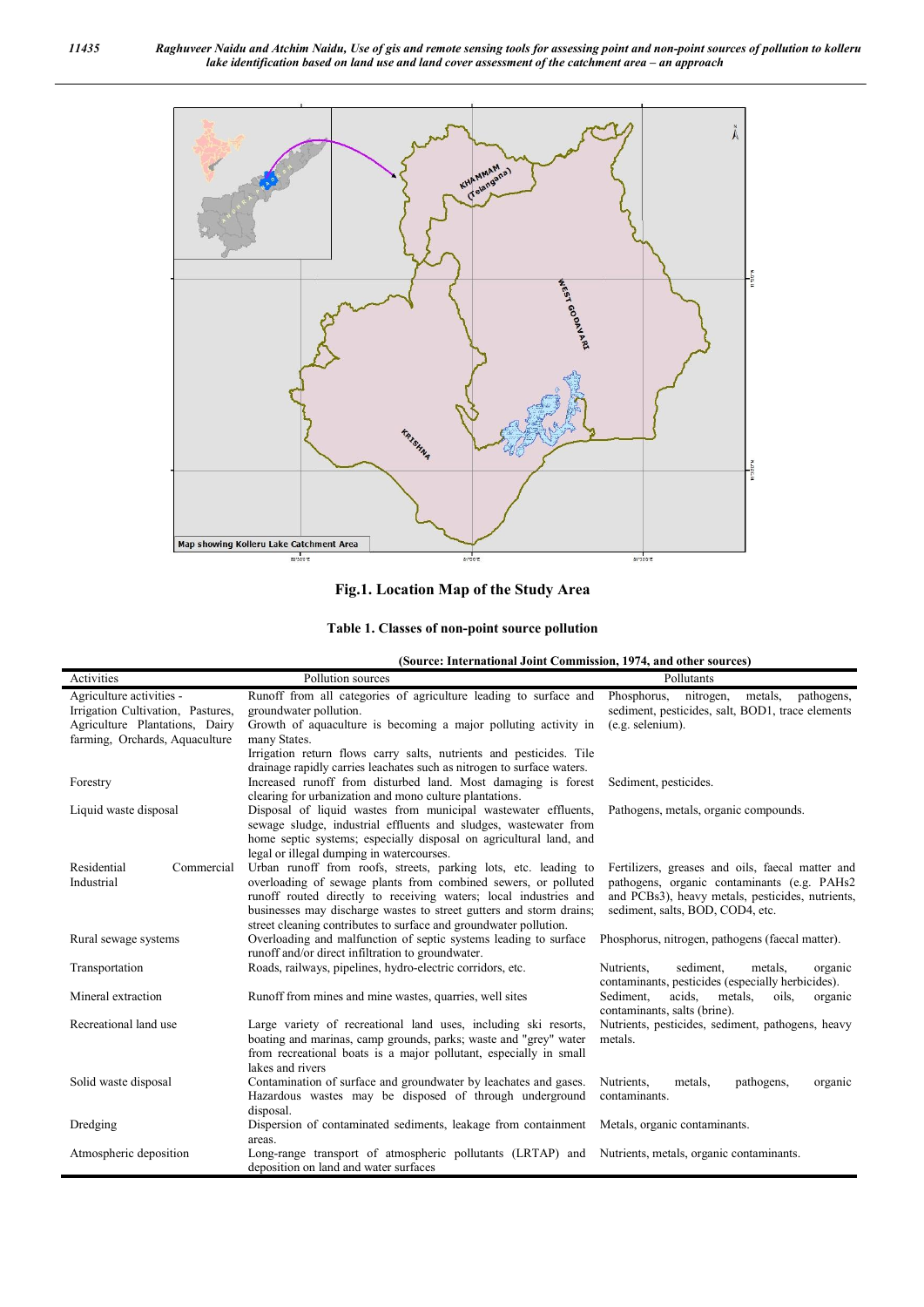In Indian scenario, agricultural activity is the major source for non point source pollution. With agriculture being the major economic activity, the pressure to produce has had an impact on agricultural practices. This pressure has resulted in expansion into marginal lands and is usually associated with subsistence farming. Further with augmented canal irrigation system, it has steadily increased the use of fertilizers and pesticides to achieve higher yields. The various classes of nonpoint pollution are tabulated in Table 1.

Considering the need for assessment of the pollutant load from various sources in the catchment, the land use and land cover facilitates to understand and quantify the possible contribution from each sectoral activity. Keeping view, an assessment is carried out to delineate the land use in the Kolleru Lake catchment area.

#### **Role of point source pollution**

Point source pollution can be attributed to one source. This type of polluted runoff is caused predominantly by industries and major outfalls of sewers of the major urban settlements. The delineation of these features explicitly identifiable and delineated from the satellite data.

## **METHODOLOGY**

The methodology adopted in carrying out the assessment is presented in Figure 1. The drainage pattern covering the whole region is brought into GIS platform using available topographic maps. Considering the orders of the streams that flows into the lake, the watersheds are delineated. Keeping the watershed of each rivulet that drains into the Kolluru Lake, the catchment area of the lake is identified. For the analysis of land use land cover in the study area i.e the catchment area of Kolleru lake, satellite data of RESOURCESAT 1 IRS P6 LISS-1V of 5.8m resolution has been used. Cartosat Satellite data of 2.5 m resolution has been used to know the extents of the bunds of the fishponds.

The satellite data is geometrically corrected after collecting DGPS points from the field at various locations for each satellite scene. To carry out this exercise, the locations of ground control points (GCPs) have been identified using SOI Top sheets. The coefficients for co-ordinate transformation equations were completed based on polynomial regression between GCPs collected on the ground and satellite.



**Fig. 2. Resoursesat LISS IV MX satellite image covering catchment area of Kolleru Lake**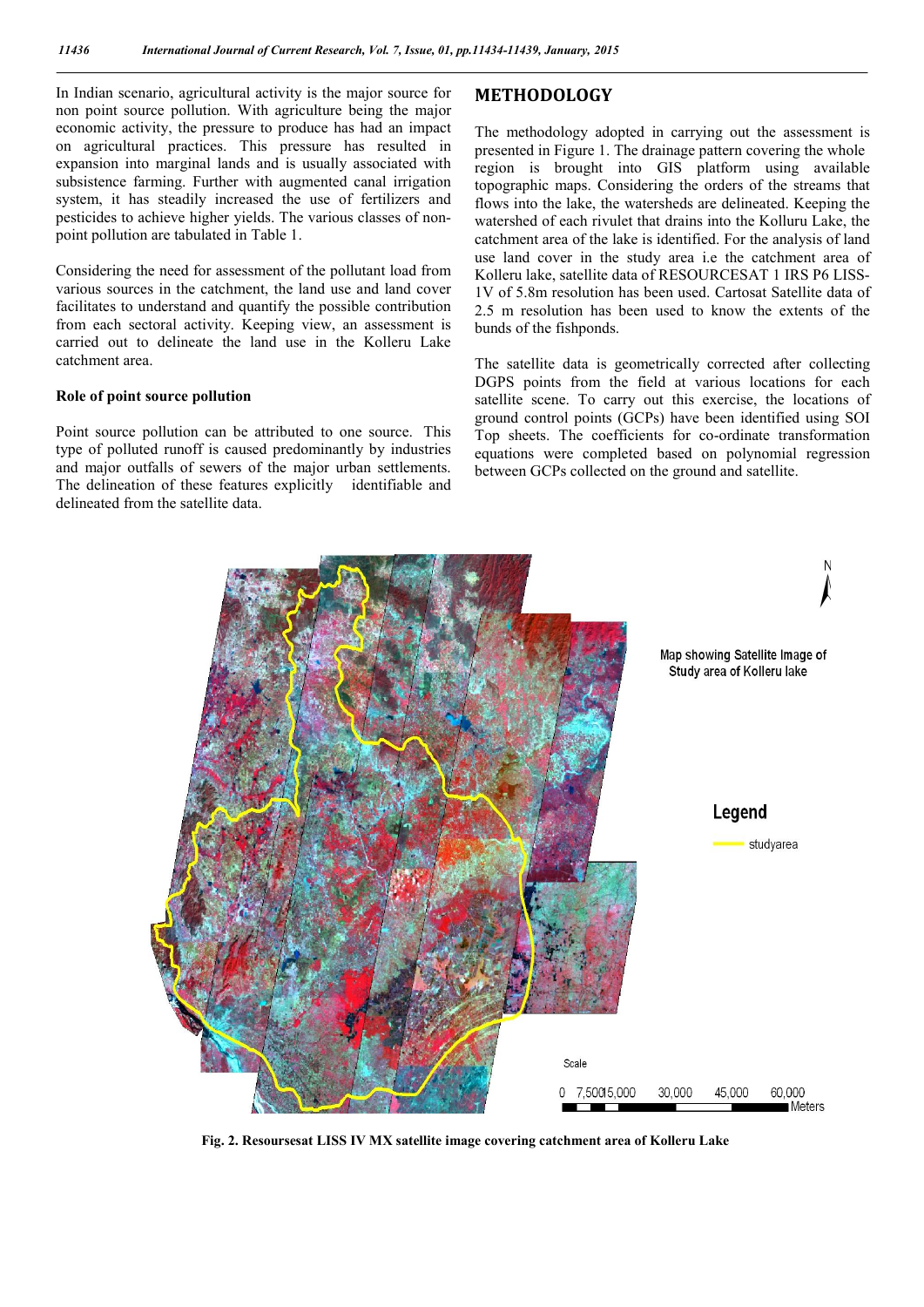



**Fig. 3. LISS-IV Satellite imagery of a portion of the Kolleru Lake catchment showing sheet erosion**



**Fig.4 LISS-IV Satellite imagery of a portion of the Kolleru Lake showing Aqua culture ponds**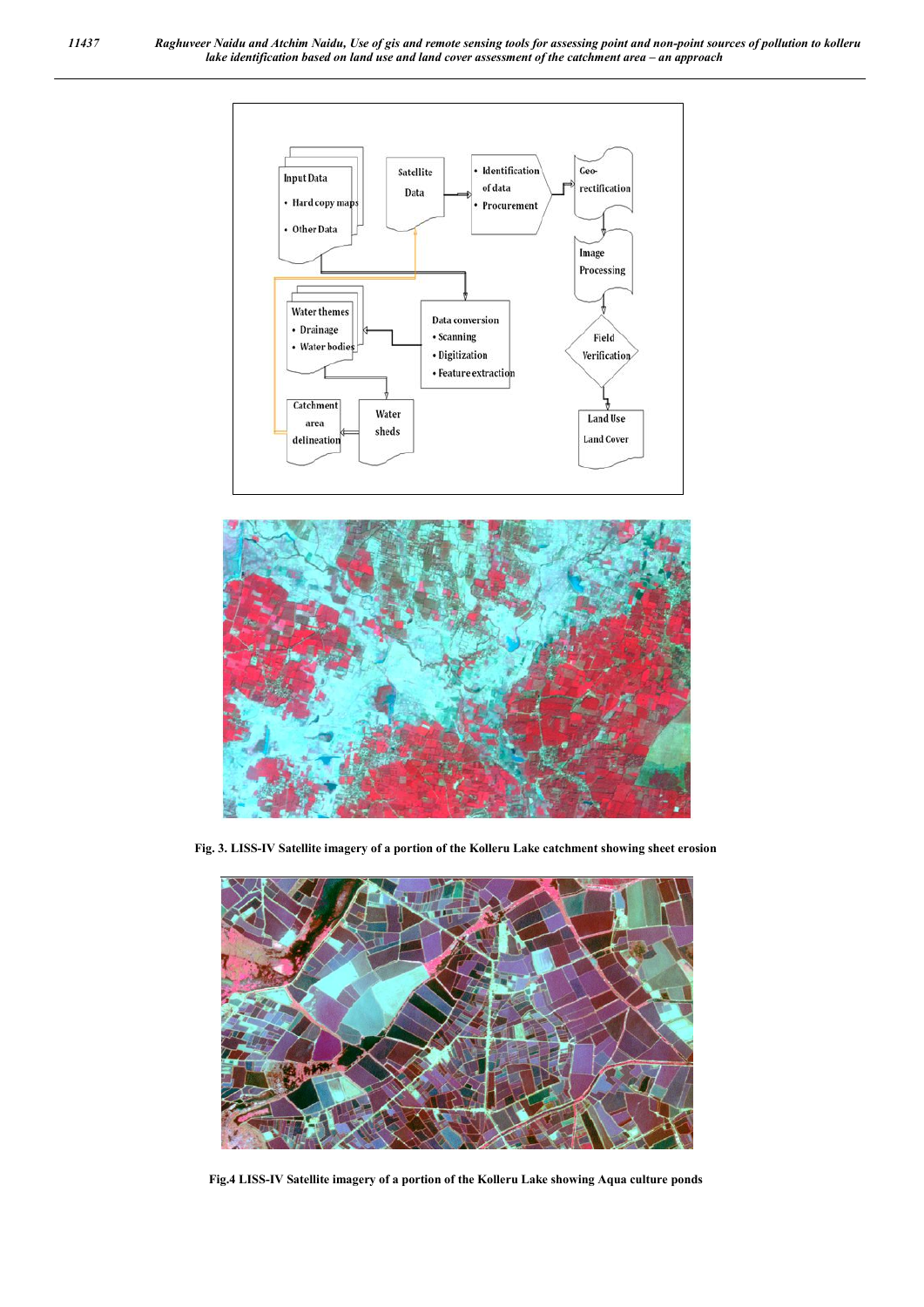

**Fig. 5. Land Use and Land Cover Classification of the Kolleru Lake Study Area**

|  | Table 2. Land use and Land Cover area extents under each class |  |  |  |  |
|--|----------------------------------------------------------------|--|--|--|--|
|--|----------------------------------------------------------------|--|--|--|--|

| Name of the Class          | Area in Hectares | Area in Percent $(\% )$ | Name of the Class                 | Area in Hectares | Area in Percent $(\% )$ |
|----------------------------|------------------|-------------------------|-----------------------------------|------------------|-------------------------|
| Double crop                | 170431.27        | 28.32                   | Forest plantation                 | 4342.49          | 0.72                    |
| Single crop                | 113120.78        | 18.80                   | Proposed reserved forest          | 4658.26          | 0.77                    |
| Agricultural plantation    | 72064.84         | 11.97                   | Forest blank                      | 7557.52          | 1.26                    |
| Horticulture plantation    | 35015.00         | 5.82                    | Forest blank-illegal encroachment | 243.25           | 0.04                    |
| Fallow land                | 6902.50          | 1.15                    | Major water body                  | 6243.42          | 1.04                    |
| Land with or without scrub | 14595.76         | 2.43                    | Water body                        | 17869.75         | 2.97                    |
| Aqua ponds                 | 46028.59         | 7.65                    | Ox-bow lake                       | 10.95            | 0.00                    |
| Aqua ponds-dry             | 3833.47          | 0.64                    | River/stream                      | 4674.27          | 0.78                    |
| Aqua ponds-hyacinth        | 540.93           | 0.09                    | Canal/Channel/Drain               | 3443.87          | 0.57                    |
| Aqua ponds-demolished      | 2318.44          | 0.39                    | Canal under construction          | 93.29            | 0.02                    |
| Aqua bunds                 | 12173.55         | 2.02                    | Canal bunds                       | 4.85             | 0.001                   |
| Built-up land              | 26364.55         | 4.38                    | Water logging area                | 2497.28          | 0.41                    |
| Built-up land-industrial   | 870.35           | 0.14                    | Sandy area-riverine               | 23.53            | 0.004                   |
| Proposed built-up land     | 1732.77          | 0.29                    | Gullied/Ravinous land             | 455.17           | 0.08                    |
| Railway track              | 788.30           | 0.13                    | Salt affected land                | 325.80           | 0.05                    |
| Roads                      | 1093.64          | 0.18                    | Stony waste                       | 273.75           | 0.05                    |
| Dense forest               | 828.10           | 0.14                    | Mining/Quarry                     | 269.13           | 0.04                    |
| Open forest                | 26084.63         | 4.33                    | Mud quarry                        | 183.84           | 0.03                    |
| Scrub forest               | 13894.88         | 2.31                    | Total                             | 601852.76        | 100.00                  |